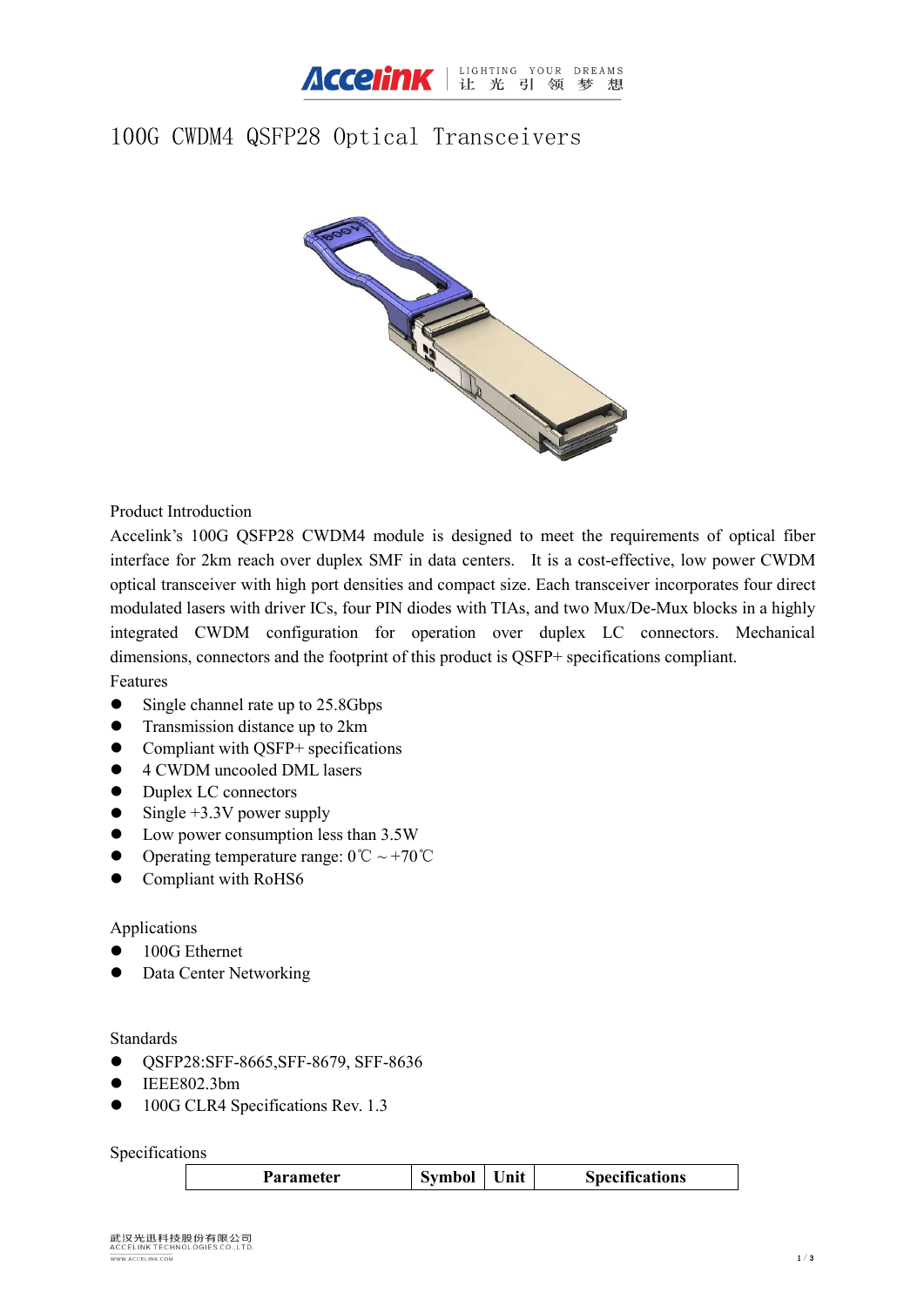| <b>ACCEIINK</b>   LIGHTING YOUR DREAMS |  |  |  |  |
|----------------------------------------|--|--|--|--|

|                                                   |             |        | Min    | <b>Typ</b> | <b>Max</b>      |  |  |
|---------------------------------------------------|-------------|--------|--------|------------|-----------------|--|--|
| $\mathbf{T}\mathbf{x}$                            |             |        |        |            |                 |  |  |
| Center wavelength                                 |             |        | 1264.5 |            | 1277.5          |  |  |
|                                                   |             |        | 1284.5 |            | 1297.5          |  |  |
|                                                   |             | nm     | 1304.5 |            | 1317.5          |  |  |
|                                                   |             |        | 1324.5 |            | 1337.5          |  |  |
| Signaling rate, per lane                          |             | Gbit/s |        |            | 25.78125±100ppm |  |  |
| Operating link reach                              |             | km     | 0.002  |            | 2               |  |  |
| Optical modulation amplitude,<br>per lane         | <b>OMA</b>  | dBm    | $-4$   |            | 2.5             |  |  |
| Transmitter and dispersion<br>penalty, per lane   | <b>TDP</b>  | dB     |        |            | $\overline{3}$  |  |  |
| Optical extinction ratio                          | ER          | dB     | 3.5    |            |                 |  |  |
| Average launch power, per lane                    |             | dBm    | $-6.5$ |            | 2.3             |  |  |
| Average launch power of OFF                       |             | dBm    |        |            | $-30$           |  |  |
| transmitter, per lane                             |             |        |        |            |                 |  |  |
| Transmitter reflectance                           |             | dB     |        |            | $-12$           |  |  |
| Relative intensity noise                          | <b>RIN</b>  | dB/Hz  |        |            | $-130$          |  |  |
|                                                   | Rx          |        |        |            |                 |  |  |
| Center wavelength                                 |             | nm     |        | Same as Tx |                 |  |  |
| Signaling rate, per lane                          |             | Gbit/s |        | Same as Tx |                 |  |  |
| Damage threshold                                  | DT          | dBm    | 3.3    |            |                 |  |  |
| Average launch power, per lane                    |             | dBm    | $-10$  |            | 2.3             |  |  |
| Receive Power(OMA) per lane                       |             | dBm    |        |            | 3.0             |  |  |
| Receive Sensitivity(OMA) per<br>lane <sup>1</sup> |             | dBm    |        |            | $-8.5$          |  |  |
| Receiver reflectance                              |             | dB     |        |            | $-26$           |  |  |
| LOS De-Assert (OMA)                               | <b>LOSD</b> | dBm    | $-30$  |            | $-17$           |  |  |
| LOS Assert (OMA)                                  | LOSA        | dBm    |        |            | $-16$           |  |  |
|                                                   |             |        |        |            |                 |  |  |

**Note: 1 At TP2. 2 PRBS2 <sup>31</sup>-1 and BER<1E-12**

## Ordering Information

|                                | Specifications |                    |            |                               |            |                            |              |          |            |             |
|--------------------------------|----------------|--------------------|------------|-------------------------------|------------|----------------------------|--------------|----------|------------|-------------|
| Part No.                       | Package        | Datarate<br>(Gb/s) | Laser      | <b>Optical Power</b><br>(dBm) | Detector   | Sensitivity<br>$(OMA)$ dBm | Top          | Reach(m) | Other      | Application |
| $ RTXM420-430 OSFP28 4*25.78 $ |                |                    | <b>DFB</b> | $-6.5 - 2.3$                  | <b>PIN</b> | $-8.5$                     | $0\sim70$ °C | 2000     | <b>DDM</b> | 100G CWDM4  |

### Electric Ports Definition

| Parameter      | Symbol   | Unit         | Min  | Typ | Max  |
|----------------|----------|--------------|------|-----|------|
| Supply Voltage | $V_{CC}$ | $\mathbf{v}$ | 3.14 | 3.3 | 3.47 |
| Supply Current | Icc      | mA           |      |     | 1000 |
|                |          | Transmitter  |      |     |      |